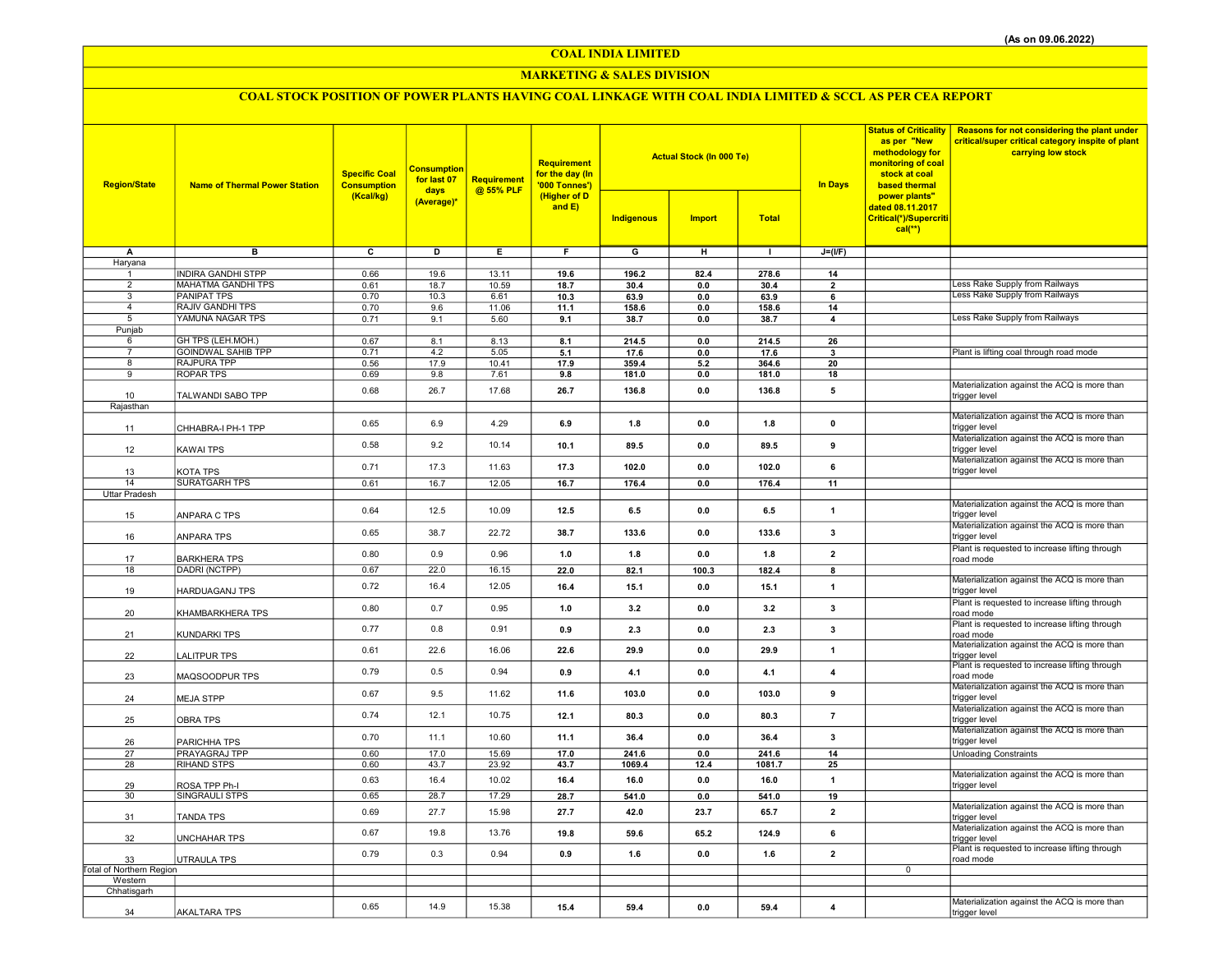#### COAL INDIA LIMITED

#### MARKETING & SALES DIVISION

### COAL STOCK POSITION OF POWER PLANTS HAVING COAL LINKAGE WITH COAL INDIA LIMITED & SCCL AS PER CEA REPORT

| <b>Region/State</b> | <b>Name of Thermal Power Station</b>         | <b>Specific Coal</b><br><b>Consumption</b><br>(Kcal/kg) | <mark>Consumption</mark><br>for last 07<br>days<br>(Average)* | <b>Requirement</b><br>@ 55% PLF | <b>Requirement</b><br>for the day (In<br>'000 Tonnes')<br>(Higher of D<br>and $E$ ) |                | <b>Actual Stock (In 000 Te)</b> |                | <b>In Days</b>          | <b>Status of Criticality</b><br>as per "New<br>methodology for<br>monitoring of coal<br>stock at coal<br>based thermal | Reasons for not considering the plant under<br>critical/super critical category inspite of plant<br>carrying low stock |
|---------------------|----------------------------------------------|---------------------------------------------------------|---------------------------------------------------------------|---------------------------------|-------------------------------------------------------------------------------------|----------------|---------------------------------|----------------|-------------------------|------------------------------------------------------------------------------------------------------------------------|------------------------------------------------------------------------------------------------------------------------|
|                     |                                              |                                                         |                                                               |                                 |                                                                                     | Indigenous     | <b>Import</b>                   | <b>Total</b>   |                         | power plants"<br>dated 08.11.2017<br>Critical(*)/Supercriti<br>$cal**$                                                 |                                                                                                                        |
| A                   | в                                            | $\overline{\mathfrak{c}}$                               | D                                                             | Е.                              | F                                                                                   | G              | н                               | -1             | $J=(I/F)$               |                                                                                                                        |                                                                                                                        |
| 35                  | <b>BALCO TPS</b>                             | 0.74                                                    | 4.8                                                           | 5.83                            | 5.8                                                                                 | 10.7           | 3.1                             | 13.8           | $\overline{2}$          |                                                                                                                        | Plant under maintenance                                                                                                |
| 36                  | <b>BANDAKHAR TPP</b>                         | 0.70                                                    | 4.7                                                           | 2.78                            | 4.7                                                                                 | 33.4           | 0.0                             | 33.4           | $\overline{7}$          |                                                                                                                        | Materialization against the ACQ is more than<br>trigger level                                                          |
| 37                  | <b>BARADARHA TPS</b>                         | 0.75                                                    | 19.3                                                          | 11.88                           | 19.3                                                                                | 93.9           | 0.0                             | 93.9           | 5                       |                                                                                                                        | Materialization against the ACQ is more than<br>trigger level                                                          |
| 38                  | <b>BHILAI TPS</b>                            | 0.76                                                    | 8.6                                                           | 4.99                            | 8.6                                                                                 | 133.4          | 3.6                             | 137.0          | 16                      |                                                                                                                        | Materialization against the ACQ is more than                                                                           |
| 39                  | <b>BINJKOTE TPP</b>                          | 0.75                                                    | 0.0                                                           | 5.91                            | 5.9                                                                                 | 30.4           | 0.0                             | 30.4           | 5                       |                                                                                                                        | trigger level                                                                                                          |
| 40<br>41            | <b>DSPM TPS</b><br><b>KORBA STPS</b>         | 0.72                                                    | 6.2                                                           | 4.74                            | 6.2                                                                                 | 95.0           | 0.0                             | 95.0           | 15                      |                                                                                                                        |                                                                                                                        |
| 42                  | <b>KORBA-WEST TPS</b>                        | 0.66<br>0.77                                            | 30.9                                                          | 22.82                           | 30.9<br>18.2                                                                        | 572.3<br>262.1 | 0.0<br>0.0                      | 572.3<br>262.1 | 19<br>14                |                                                                                                                        |                                                                                                                        |
| 43                  | <b>LARA TPP</b>                              | 0.70                                                    | 18.2<br>27.1                                                  | 13.55<br>14.77                  | 27.1                                                                                | 157.3          | 6.3                             | 163.6          | 6                       |                                                                                                                        |                                                                                                                        |
|                     |                                              |                                                         |                                                               |                                 |                                                                                     |                |                                 |                |                         |                                                                                                                        | Materialization against the ACQ is more than                                                                           |
| 44                  | NAWAPARA TPP                                 | 0.79                                                    | 4.8                                                           | 6.28                            | 6.3                                                                                 | 48.9           | 0.0                             | 48.9           | 8                       |                                                                                                                        | trigger level                                                                                                          |
| 45                  | PATHADI TPP                                  | 0.69                                                    | 6.5                                                           | 5.43                            | 6.5                                                                                 | 38.6           | 0.0                             | 38.6           | 6                       |                                                                                                                        |                                                                                                                        |
| 46                  | SIPAT STPS                                   | 0.67                                                    | 36.6                                                          | 26.38                           | 36.6                                                                                | 349.4          | 15.5                            | 364.9          | 10                      |                                                                                                                        |                                                                                                                        |
| 47                  | <b>TAMNAR TPP</b>                            | 0.82                                                    | 33.2                                                          | 25.98                           | 33.2                                                                                | 46.4           | 0.0                             | 46.4           | $\mathbf{1}$            |                                                                                                                        | Materialization against the ACQ is more than<br>trigger level                                                          |
|                     |                                              | 0.77                                                    | 15.7                                                          | 14.56                           | 15.7                                                                                | 51.8           | 0.0                             | 51.8           | 3                       |                                                                                                                        | Materialization against the ACQ is more than                                                                           |
| 48                  | <b>JCHPINDA TPP</b>                          |                                                         |                                                               |                                 |                                                                                     |                |                                 |                |                         |                                                                                                                        | trigger level                                                                                                          |
| Gujarat             |                                              |                                                         |                                                               |                                 |                                                                                     |                |                                 |                |                         |                                                                                                                        | Materialization against the ACQ is more than                                                                           |
| 49                  | <b>GANDHI NAGAR TPS</b>                      | 0.67                                                    | 7.1                                                           | 5.55                            | 7.1                                                                                 | 29.4           | 1.1                             | 30.5           | $\boldsymbol{4}$        |                                                                                                                        | rigger level<br>Materialization against the ACQ is more than                                                           |
| 50                  | SABARMATI (D-F STATIONS)                     | 0.57                                                    | 4.5                                                           | 2.70                            | 4.5                                                                                 | 6.1            | 72.3                            | 78.4           | 6                       |                                                                                                                        | trigger level<br>Materialization against the ACQ is more than                                                          |
| 51                  | UKAI TPS                                     | 0.68                                                    | 13.3                                                          | 10.01                           | 13.3                                                                                | 48.4           | 0.0                             | 48.4           | $\overline{\mathbf{4}}$ |                                                                                                                        | trigger level                                                                                                          |
| 52                  | <b>WANAKBORI TPS</b>                         | 0.68                                                    | 26.1                                                          | 20.45                           | 26.1                                                                                | 162.3          | 0.0                             | 162.3          | 6                       |                                                                                                                        | Materialization against the ACQ is more than<br>trigger level                                                          |
| Madhya Pradesh      |                                              |                                                         |                                                               |                                 |                                                                                     |                |                                 |                |                         |                                                                                                                        |                                                                                                                        |
| 53                  | AMARKANTAK EXT TPS                           | 0.65                                                    | 2.9                                                           | 1.81                            | 2.9                                                                                 | 29.5           | 0.0                             | 29.5           | 10                      |                                                                                                                        |                                                                                                                        |
| 54                  | <b>ANUPPUR TPP</b>                           | 0.70                                                    | 16.7                                                          | 11.14                           | 16.7                                                                                | 115.7          | 9.5                             | 125.2          | 8                       |                                                                                                                        | Materialization against the ACQ is more than                                                                           |
| 55                  | <b>BINA TPS</b>                              | 0.72                                                    | 6.7                                                           | 4.77                            | 6.7                                                                                 | 35.3           | 0.0                             | 35.3           | 5                       |                                                                                                                        | trigger level<br>Materialization against the ACQ is more than                                                          |
| 56<br>57            | <b>GADARWARA TPP</b><br><b>KHARGONE STPP</b> | 0.64<br>0.61                                            | 21.0<br>13.9                                                  | 13.61<br>10.56                  | 21.0<br>13.9                                                                        | 85.8           | 17.3<br>22.9                    | 103.0<br>131.6 | ${\bf 5}$               |                                                                                                                        | trigger level                                                                                                          |
| 58                  | <b>SANJAY GANDHI TPS</b>                     | 0.77                                                    | 17.8                                                          | 13.63                           | 17.8                                                                                | 108.7<br>46.8  | 0.0                             | 46.8           | 9<br>3                  |                                                                                                                        | Non payment of dues                                                                                                    |
| 59                  | <b>SATPURA TPS</b>                           | 0.65                                                    | 7.3                                                           | 11.47                           | 11.5                                                                                | 167.3          | 0.0                             | 167.3          | 15                      |                                                                                                                        |                                                                                                                        |
| 60                  | <b>SEIONI TPP</b>                            | 0.62                                                    | 6.0                                                           | 4.91                            | 6.0                                                                                 | 83.9           | 0.0                             | 83.9           | 14                      |                                                                                                                        | Materialization against the ACQ is more than<br>trigger level                                                          |
| 61                  | SHREE SINGAJI TPP                            | 0.73                                                    | 26.2                                                          | 24.31                           | 26.2                                                                                | 283.5          | 0.0                             | 283.5          | 11                      |                                                                                                                        | Non Payment of Dues                                                                                                    |
| 62                  | <b>VINDHYACHAL STPS</b>                      | 0.67                                                    | 61.8                                                          | 42.33                           | 61.8                                                                                | 1558.5         | 0.0                             | 1558.5         | 25                      |                                                                                                                        |                                                                                                                        |
| Maharashtra         |                                              |                                                         |                                                               |                                 |                                                                                     |                |                                 |                |                         |                                                                                                                        |                                                                                                                        |
| 63                  | <b>AMRAVATI TPS</b>                          | 0.65                                                    | 16.0                                                          | 11.60                           | 16.0                                                                                | 69.5           | 0.0                             | 69.5           | $\overline{4}$          |                                                                                                                        | Materialization against the ACQ is more than<br>trigger level                                                          |
| 64                  | <b>BHUSAWAL TPS</b>                          | 0.77                                                    | 19.1                                                          | 12.31                           | 19.1                                                                                | 61.3           | 2.2                             | 63.5           | $\overline{\mathbf{3}}$ |                                                                                                                        | Non payment of dues                                                                                                    |
| 65                  | <b>BUTIBORI TPP</b>                          | 0.67                                                    | 0.0                                                           | 5.31                            | 5.3                                                                                 | 59.7           | 0.0                             | 59.7           | 11                      |                                                                                                                        |                                                                                                                        |
| 66                  | CHANDRAPUR(MAHARASHTRA) STPS                 | 0.79                                                    | 40.8                                                          | 30.35                           | 40.8                                                                                | 236.0          | 0.0                             | 236.0          | 6                       |                                                                                                                        | Non payment of dues                                                                                                    |
| 67                  | DAHANU TPS                                   | 0.60                                                    | 6.6                                                           | 3.96                            | 6.6                                                                                 | 11.6           | 2.4                             | 14.0           | $\overline{2}$          |                                                                                                                        | Materialization against the ACQ is more than<br>trigger level                                                          |
| 68                  | DHARIWAL TPP                                 | 0.68                                                    | 8.7                                                           | 5.40                            | 8.7                                                                                 | 48.8           | 0.0                             | 48.8           | 6                       |                                                                                                                        | Materialization against the ACQ is more than<br>trigger level                                                          |
| 69                  | <b>GMR WARORA TPS</b>                        | 0.67                                                    | 9.1<br>19.2                                                   | 5.28<br>15.37                   | 9.1                                                                                 | 93.4<br>102.6  | 0.0                             | 93.4<br>102.6  | 10<br>5                 |                                                                                                                        | Materialization against the ACQ is more than                                                                           |
| 70                  | KHAPARKHEDA TPS                              | 0.87                                                    |                                                               |                                 | 19.2                                                                                |                | 0.0                             |                |                         |                                                                                                                        | trigger level                                                                                                          |
| 71                  | <b>KORADI TPS</b>                            | 0.73                                                    | 31.5                                                          | 20.96                           | 31.5                                                                                | 97.6           | 0.0                             | 97.6           | 3                       |                                                                                                                        | Non payment of dues                                                                                                    |
| 72                  | <b>MAUDA TPS</b>                             | 0.71                                                    | 30.8                                                          | 21.75                           | 30.8                                                                                | 100.5          | 48.0                            | 148.5          | 5                       |                                                                                                                        | Materialization against the ACQ is more than<br>trigger level                                                          |
| 73                  | <b>NASIK TPS</b>                             | 0.83                                                    | 8.5                                                           | 6.93                            | 8.5                                                                                 | 50.0           | 18.5                            | 68.4           | $\overline{\mathbf{8}}$ |                                                                                                                        | Non payment of dues                                                                                                    |
| 74                  | <b>PARAS TPS</b>                             | 0.76                                                    | 7.3                                                           | 5.01                            | 7.3                                                                                 | 90.6           | 0.0                             | 90.6           | 12                      |                                                                                                                        |                                                                                                                        |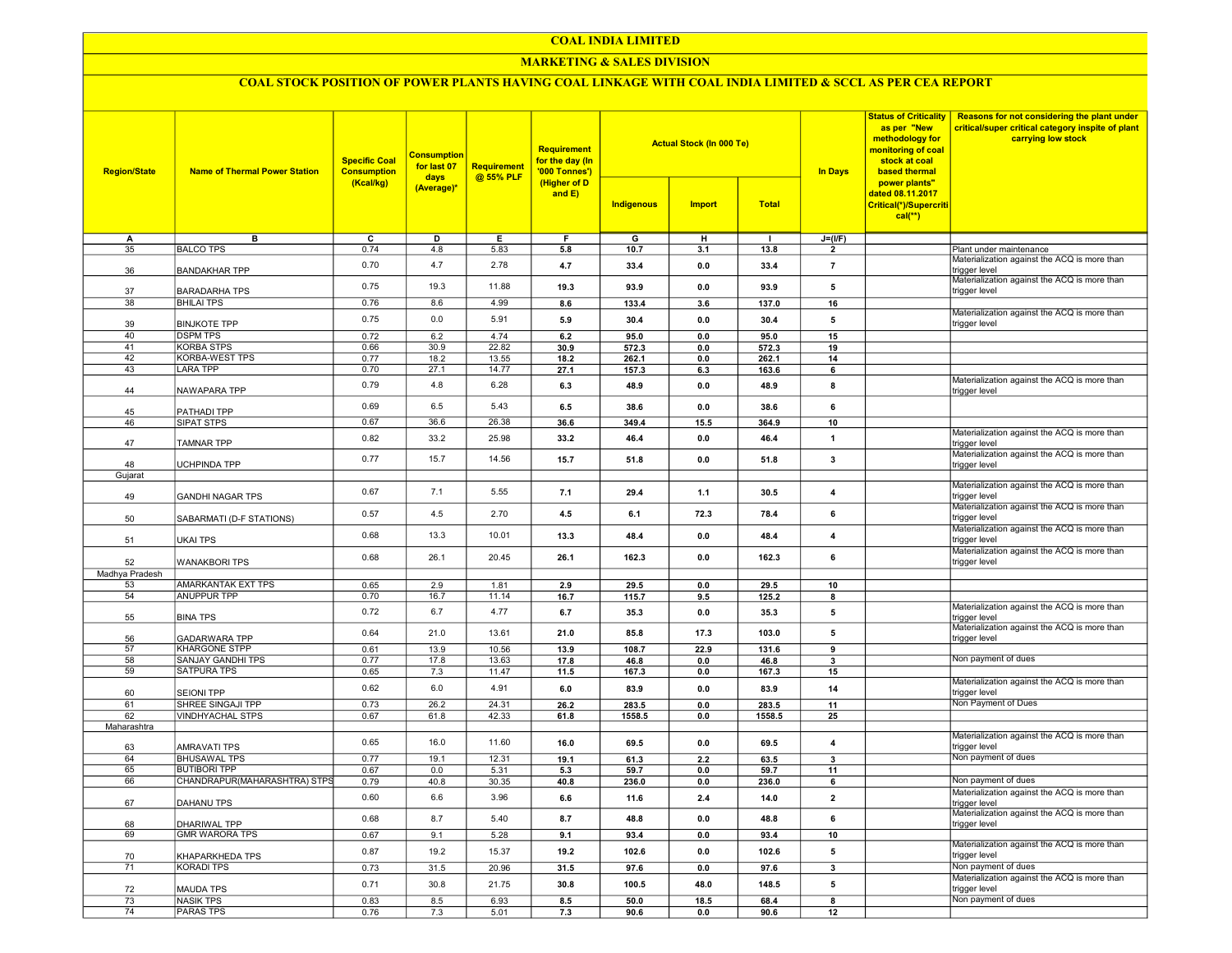### COAL INDIA LIMITED

### **MARKETING & SALES DIVISION**

# COAL STOCK POSITION OF POWER PLANTS HAVING COAL LINKAGE WITH COAL INDIA LIMITED & SCCL AS PER CEA REPORT

| <b>Region/State</b>             | <b>Name of Thermal Power Station</b> | <b>Specific Coal</b><br><b>Consumption</b> | <b>Consumption</b><br>for last 07<br>days<br>(Average)* | <b>Requirement</b><br>@ 55% PLF | <b>Requirement</b><br>for the day (In<br>'000 Tonnes')<br>(Higher of D<br>and $E$ ) |            | <b>Actual Stock (In 000 Te)</b> |              | <b>Status of Criticality</b><br>as per "New<br>methodology for<br>monitoring of coal<br>stock at coal<br><b>In Days</b><br>based thermal | Reasons for not considering the plant under<br>critical/super critical category inspite of plant<br>carrying low stock |                                                               |
|---------------------------------|--------------------------------------|--------------------------------------------|---------------------------------------------------------|---------------------------------|-------------------------------------------------------------------------------------|------------|---------------------------------|--------------|------------------------------------------------------------------------------------------------------------------------------------------|------------------------------------------------------------------------------------------------------------------------|---------------------------------------------------------------|
|                                 |                                      | (Kcal/kg)                                  |                                                         |                                 |                                                                                     | Indigenous | <b>Import</b>                   | <b>Total</b> |                                                                                                                                          | power plants"<br>dated 08.11.2017<br>Critical(*)/Supercriti<br>$cal(**)$                                               |                                                               |
| A                               | в                                    | C                                          | D                                                       | Е.                              | F.                                                                                  | G          | н                               | п.           | $J=(I/F)$                                                                                                                                |                                                                                                                        |                                                               |
| 75                              | <b>PARLITPS</b>                      | 0.67                                       | 8.6                                                     | 6.60                            | 8.6                                                                                 | 110.8      | 0.0                             | 110.8        | 13                                                                                                                                       |                                                                                                                        |                                                               |
| 76                              | <b>SOLAPUR STPS</b>                  | 0.62                                       | 10.7                                                    | 10.88                           | 10.9                                                                                | 136.2      | 51.8                            | 188.1        | 17                                                                                                                                       |                                                                                                                        |                                                               |
| 77                              | <b>TIRORA TPS</b>                    | 0.66                                       | 46.8                                                    | 28.54                           | 46.8                                                                                | 187.2      | 0.0                             | 187.2        | 4                                                                                                                                        |                                                                                                                        | Materialization against the ACQ is more than<br>trigger level |
| 78                              | WARDHA WARORA TPP                    | 0.65                                       | 5.6                                                     | 4.60                            | 5.6                                                                                 | 143.5      | 0.0                             | 143.5        | 26                                                                                                                                       |                                                                                                                        |                                                               |
| Total of Western Region         |                                      |                                            |                                                         |                                 |                                                                                     |            |                                 |              |                                                                                                                                          | 0                                                                                                                      |                                                               |
| Southern                        |                                      |                                            |                                                         |                                 |                                                                                     |            |                                 |              |                                                                                                                                          |                                                                                                                        |                                                               |
| Andhra Pradesh                  |                                      |                                            |                                                         |                                 |                                                                                     |            |                                 |              |                                                                                                                                          |                                                                                                                        |                                                               |
|                                 |                                      |                                            |                                                         |                                 |                                                                                     |            |                                 |              |                                                                                                                                          |                                                                                                                        |                                                               |
| 79                              | DAMODARAM SANJEEVAIAH TPS            | 0.64                                       | 4.1                                                     | 13.52                           | 13.5                                                                                | 268.9      | 0.0                             | 268.9        | 20                                                                                                                                       |                                                                                                                        |                                                               |
| 80                              | Dr. N.TATA RAO TPS                   | 0.80                                       | 25.5                                                    | 18.48                           | 25.5                                                                                | 147.6      | 0.0                             | 147.6        | 6                                                                                                                                        |                                                                                                                        | Materialization against the ACQ is more than<br>trigger level |
| 81                              | PAINAMPURAM TPP                      | 0.61                                       | 9.0                                                     | 10.55                           | 10.6                                                                                | 41.5       | 128.9                           | 170.4        | 16                                                                                                                                       |                                                                                                                        | Materialization against the ACQ is more than<br>trigger level |
| 82                              | RAYALASEEMA TPS                      | 0.75                                       | 22.6                                                    | 16.34                           | 22.6                                                                                | 19.8       | 0.0                             | 19.8         | $\overline{\mathbf{1}}$                                                                                                                  |                                                                                                                        | Materialization against the ACQ is more than<br>trigger level |
| 83                              | <b>SIMHADRI</b>                      | 0.77                                       | 22.5                                                    | 20.40                           | 22.5                                                                                | 355.4      | 195.0                           | 550.4        | 24                                                                                                                                       |                                                                                                                        |                                                               |
|                                 |                                      |                                            |                                                         |                                 |                                                                                     |            |                                 |              |                                                                                                                                          |                                                                                                                        | Materialization against the ACQ is more than                  |
| 84                              | <b>SGPL TPP</b>                      | 0.55                                       | 14.6                                                    | 9.56                            | 14.6                                                                                | 0.6        | 278.9                           | 279.5        | 19                                                                                                                                       |                                                                                                                        | trigger level                                                 |
| 85                              | <b>VIZAG TPP</b>                     | 0.75                                       | 8.1                                                     | 10.23                           | 10.2                                                                                | 72.1       | 0.0                             | 72.1         | $\overline{7}$                                                                                                                           |                                                                                                                        | Less Supply of rakes from Railways                            |
| Karnataka                       |                                      |                                            |                                                         |                                 |                                                                                     |            |                                 |              |                                                                                                                                          |                                                                                                                        |                                                               |
|                                 |                                      | 0.66                                       | 21.5                                                    | 14.82                           | 21.5                                                                                | 124.2      | 0.0                             | 124.2        | 6                                                                                                                                        |                                                                                                                        | Materialization against the ACQ is more than                  |
| 86                              | <b>BELLARY TPS</b>                   |                                            |                                                         |                                 |                                                                                     |            |                                 |              |                                                                                                                                          |                                                                                                                        | trigger level                                                 |
| 87                              | <b>KUDGI STPP</b>                    | 0.59                                       | 21.2                                                    | 18.81                           | 21.2                                                                                | 210.9      | 8.4                             | 219.3        | 10                                                                                                                                       |                                                                                                                        |                                                               |
|                                 |                                      | 0.71                                       | 23.5                                                    | 16.05                           | 23.5                                                                                | 23.2       | 0.0                             | 23.2         | $\overline{1}$                                                                                                                           |                                                                                                                        | Materialization against the ACQ is more than                  |
| 88                              | <b>RAICHUR TPS</b>                   |                                            |                                                         |                                 |                                                                                     |            |                                 |              |                                                                                                                                          |                                                                                                                        | trigger level                                                 |
| 89                              | <b>YERMARUS TPP</b>                  | 0.61                                       | 16.1                                                    | 12.91                           | 16.1                                                                                | 120.8      | 0.0                             | 120.8        | 8                                                                                                                                        |                                                                                                                        |                                                               |
| <b>Tamil Nadu</b>               |                                      |                                            |                                                         |                                 |                                                                                     |            |                                 |              |                                                                                                                                          |                                                                                                                        |                                                               |
| 90                              | <b>METTUR TPS</b>                    | 0.81                                       | 12.9                                                    | 8.97                            | 12.9                                                                                | 129.6      | 0.0                             | 129.6        | 10                                                                                                                                       |                                                                                                                        |                                                               |
| 91                              | <b>METTUR TPS - II</b>               | 0.78                                       | 7.6                                                     | 6.20                            | 7.6                                                                                 | 58.3       | 0.0                             | 58.3         | 8                                                                                                                                        |                                                                                                                        | Materialization against the ACQ is more than<br>trigger level |
| 92                              | NORTH CHENNAI TPS                    | 0.96                                       | 23.0                                                    | 23.11                           | 23.1                                                                                | 116.1      | 59.7                            | 175.8        | 8                                                                                                                                        |                                                                                                                        | Materialization against the ACQ is more than<br>trigger level |
| 93                              | <b>TUTICORIN TPS</b>                 | 0.93                                       | 15.3                                                    | 12.84                           | 15.3                                                                                | 100.3      | 0.0                             | 100.3        | $\overline{7}$                                                                                                                           |                                                                                                                        | Materialization against the ACQ is more than<br>trigger level |
| 94                              | <b>VALLUR TPP</b>                    | 0.75                                       | 23.6                                                    | 14.94                           | 23.6                                                                                | 127.4      | 51.4                            | 178.8        | 8                                                                                                                                        |                                                                                                                        |                                                               |
|                                 |                                      |                                            |                                                         |                                 |                                                                                     |            |                                 |              |                                                                                                                                          |                                                                                                                        |                                                               |
| Telangana                       |                                      | 0.60                                       | 10.2                                                    | 8.55                            |                                                                                     |            |                                 |              |                                                                                                                                          |                                                                                                                        |                                                               |
| 95                              | <b>BHADRADRI TPP</b>                 |                                            |                                                         |                                 | 10.2                                                                                | 147.7      | 0.0                             | 147.7        | 14                                                                                                                                       |                                                                                                                        |                                                               |
| 96                              | <b>KAKATIYA TPS</b>                  | 0.58                                       | 7.6                                                     | 8.38                            | 8.4                                                                                 | 237.4      | 0.0                             | 237.4        | 28                                                                                                                                       |                                                                                                                        |                                                               |
| 97                              | KOTHAGUDEM TPS (NEW)                 | 0.66                                       | 15.0                                                    | 8.72                            | 15.0                                                                                | 70.0       | 0.0                             | 70.0         | 5                                                                                                                                        |                                                                                                                        |                                                               |
| 98                              | KOTHAGUDEM TPS (STAGE-7)             | 0.50                                       | 9.5                                                     | 5.24                            | 9.5                                                                                 | 52.0       | 0.0                             | 52.0         | 5                                                                                                                                        |                                                                                                                        |                                                               |
| 99                              | RAMAGUNDEM STPS                      | 0.62                                       | 37.8                                                    | 21.26                           | 37.8                                                                                | 82.0       | 24.2                            | 106.2        | 3                                                                                                                                        |                                                                                                                        |                                                               |
| 100                             | RAMAGUNDEM-B TPS                     | 0.75                                       | 0.7                                                     | 0.62                            | 0.7                                                                                 | 12.6       | 0.0                             | 12.6         | 19                                                                                                                                       |                                                                                                                        |                                                               |
| 101                             | SINGARENI TPP                        | 0.58                                       | 15.5                                                    | 9.16                            | 15.5                                                                                | 96.0       | 0.0                             | 96.0         | 6                                                                                                                                        |                                                                                                                        |                                                               |
| <b>Total of Southern Region</b> |                                      |                                            |                                                         |                                 |                                                                                     |            |                                 |              |                                                                                                                                          | 0                                                                                                                      |                                                               |
| Eastern                         |                                      |                                            |                                                         |                                 |                                                                                     |            |                                 |              |                                                                                                                                          |                                                                                                                        |                                                               |
| Bihar                           |                                      |                                            |                                                         |                                 |                                                                                     |            |                                 |              |                                                                                                                                          |                                                                                                                        |                                                               |
| 102                             | <b>BARAUNI TPS</b>                   | 0.63                                       | 6.1                                                     | 5.93                            | 6.1                                                                                 | 74.2       | 0.0                             | 74.2         | 12                                                                                                                                       |                                                                                                                        |                                                               |
| 103                             | <b>BARH I</b>                        | 0.56                                       | 8.6                                                     | 4.87                            | 8.6                                                                                 | 75.7       | 0.0                             | 75.7         | 9                                                                                                                                        |                                                                                                                        |                                                               |
| 104                             | <b>BARH II</b>                       | 0.66                                       | 17.3                                                    | 11.43                           | 17.3                                                                                | 151.5      | 0.0                             | 151.5        | 9                                                                                                                                        |                                                                                                                        |                                                               |
| 105                             | KAHALGAON TPS                        | 0.75                                       | 33.3                                                    | 23.08                           | 33.3                                                                                | 305.5      | 0.0                             | 305.5        | 9                                                                                                                                        |                                                                                                                        |                                                               |
| 106                             | <b>MUZAFFARPUR TPS</b>               | 0.73                                       | 6.2                                                     | 3.73                            | 6.2                                                                                 | 22.9       | 0.0                             | 22.9         | 4                                                                                                                                        |                                                                                                                        | Materialization against the ACQ is more than<br>trigger level |
| 107                             | NABINAGAR STPP                       | 0.61                                       | 26.6                                                    | 15.90                           | 26.6                                                                                | 67.2       | 17.0                            | 84.2         | 3                                                                                                                                        |                                                                                                                        |                                                               |
| 108                             | <b>NABINAGAR TPP</b>                 | 0.69                                       | 14.7                                                    | 9.16                            | 14.7                                                                                | 71.2       | 0.0                             | 71.2         | 5                                                                                                                                        |                                                                                                                        | Materialization against the ACQ is more than<br>trigger level |
| Jharkhand                       |                                      |                                            |                                                         |                                 |                                                                                     |            |                                 |              |                                                                                                                                          |                                                                                                                        |                                                               |
| 109                             | BOKARO TPS 'A' EXP                   | 0.58                                       | 6.3                                                     | 3.81                            | 6.3                                                                                 | 97.0       | 0.0                             | 97.0         | 15                                                                                                                                       |                                                                                                                        |                                                               |
| 110                             | CHANDRAPURA(DVC) TPS                 | 0.62                                       | 3.6                                                     | 4.07                            | 4.1                                                                                 | 148.9      | 46.0                            | 194.9        | 48                                                                                                                                       |                                                                                                                        |                                                               |
| 111                             | JOJOBERA TPS                         | 0.67                                       | 3.8                                                     | 2.13                            | 3.8                                                                                 | 70.3       | 0.0                             | 70.3         | 18                                                                                                                                       |                                                                                                                        |                                                               |
| 112                             | <b>KODARMA TPP</b>                   | 0.62                                       | 14.2                                                    | 8.19                            | 14.2                                                                                | 62.9       | 32.6                            | 95.6         | $\overline{7}$                                                                                                                           |                                                                                                                        |                                                               |
|                                 |                                      |                                            |                                                         |                                 |                                                                                     |            |                                 |              |                                                                                                                                          |                                                                                                                        | Materialization against the ACQ is more than                  |
| 113                             | MAHADEV PRASAD STPP                  | 0.68                                       | 7.6                                                     | 4.85                            | 7.6                                                                                 | 55.3       | 0.0                             | 55.3         | $\overline{7}$                                                                                                                           |                                                                                                                        | trigger level                                                 |
| 114                             | <b>MAITHON RB TPP</b>                | 0.61                                       | 13.5                                                    | 8.47                            | 13.5                                                                                | 263.3      | 0.0                             | 263.3        | 20                                                                                                                                       |                                                                                                                        |                                                               |